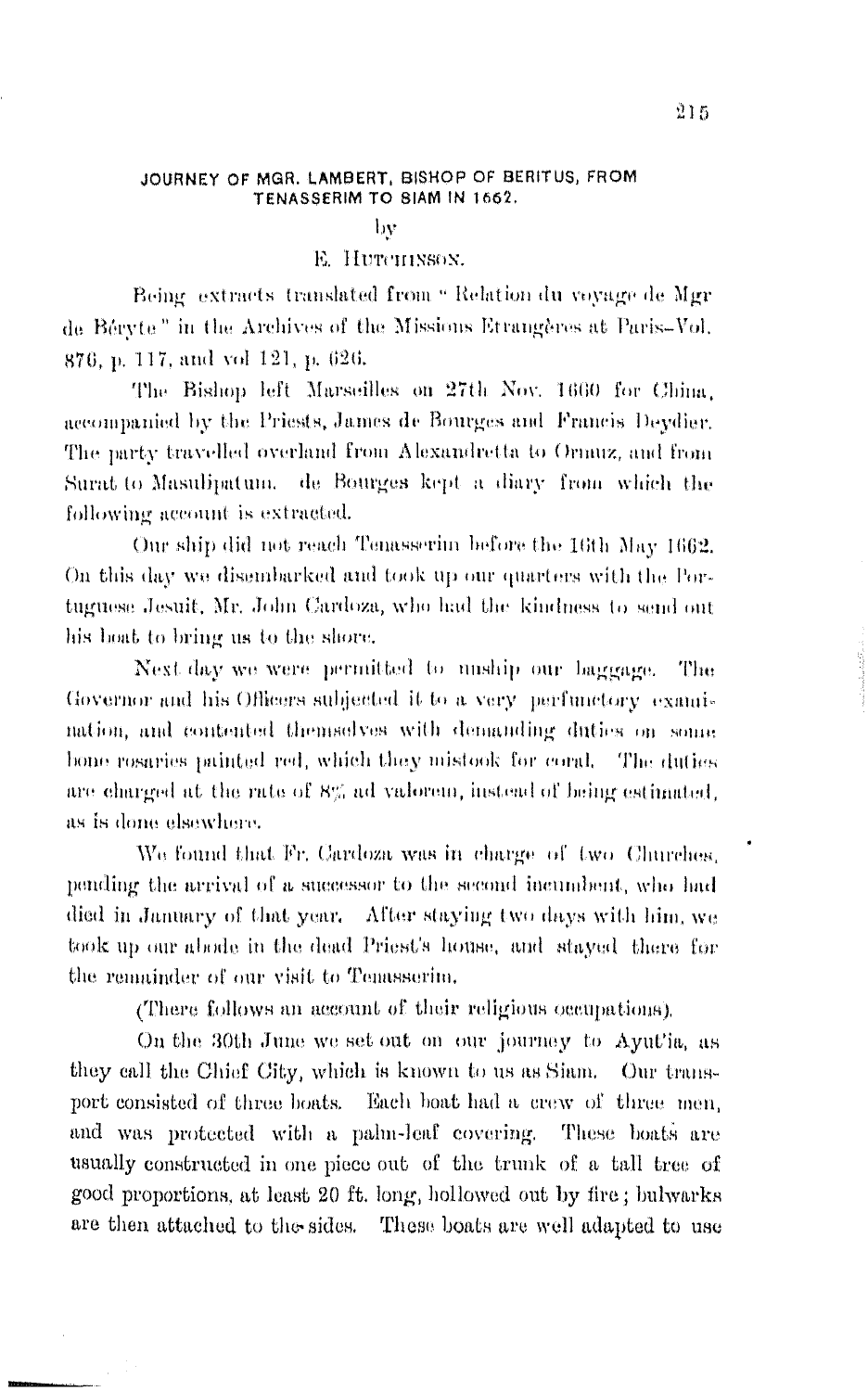### 216 E. HUTCHINSON.

on these swift streams, containing waterfalls and rapids, on which boats composed of more than a single length or timber would soon break up as a resuit of the rough treatment to which they are subjected.

We paid twelve Crowns (Ecu) for each boat. We did our cooking and slept in the boats on account of the tigers, elephants and other carniverous beasts which abound in the forest. The forest covers both banks without a break ; and it is therefore dangerous to go ashore.

Our progress up-stream was rendered tedious by the swiftness of the current and by the rapids which occured at intervals. At these points the boatmen are obliged to go down into the river and to make use of their arms in order to lift the boats+. Some pull with ropes, while others propel the boats with long poles, or actually lift them up on their shoulders: so hard is it to stem the force of the current which rushes between the rocks with the strength of a millrace. It occasioned the loss of the boat in which the Bishop and Fr. Deydier were travelling with the principle part of our baggage.

The boatmen, unable to make headway against the water, allowed the boat to drift: it was carried down stream, and smashed against a huge up-rooted tree lying in mid-current. Happily the Bishop caught on to this tree and liad strength to clamber up and bestride it: he there had full time to watch the destruction of the boat and its contents. However, since the tree was a big one, its submerged branches caught up and sustained the major part of the luggage, most of which was salved, including the small case which contained our important papers.

The Bishop and the Priest remained for some time astride the tree-trunk, washed on both sides by the swift waters of the River. Providentially a boat was on its way clown stream at the time : the Bishop made signs to it, and the boatmen agreed to take the two up to Jalinga, distant only three leagues............

Our passports were among the things which we failed to retrieve. The Bishop's companion was therefore obliged to retrace  $\dagger$  i. e. (over the rocks).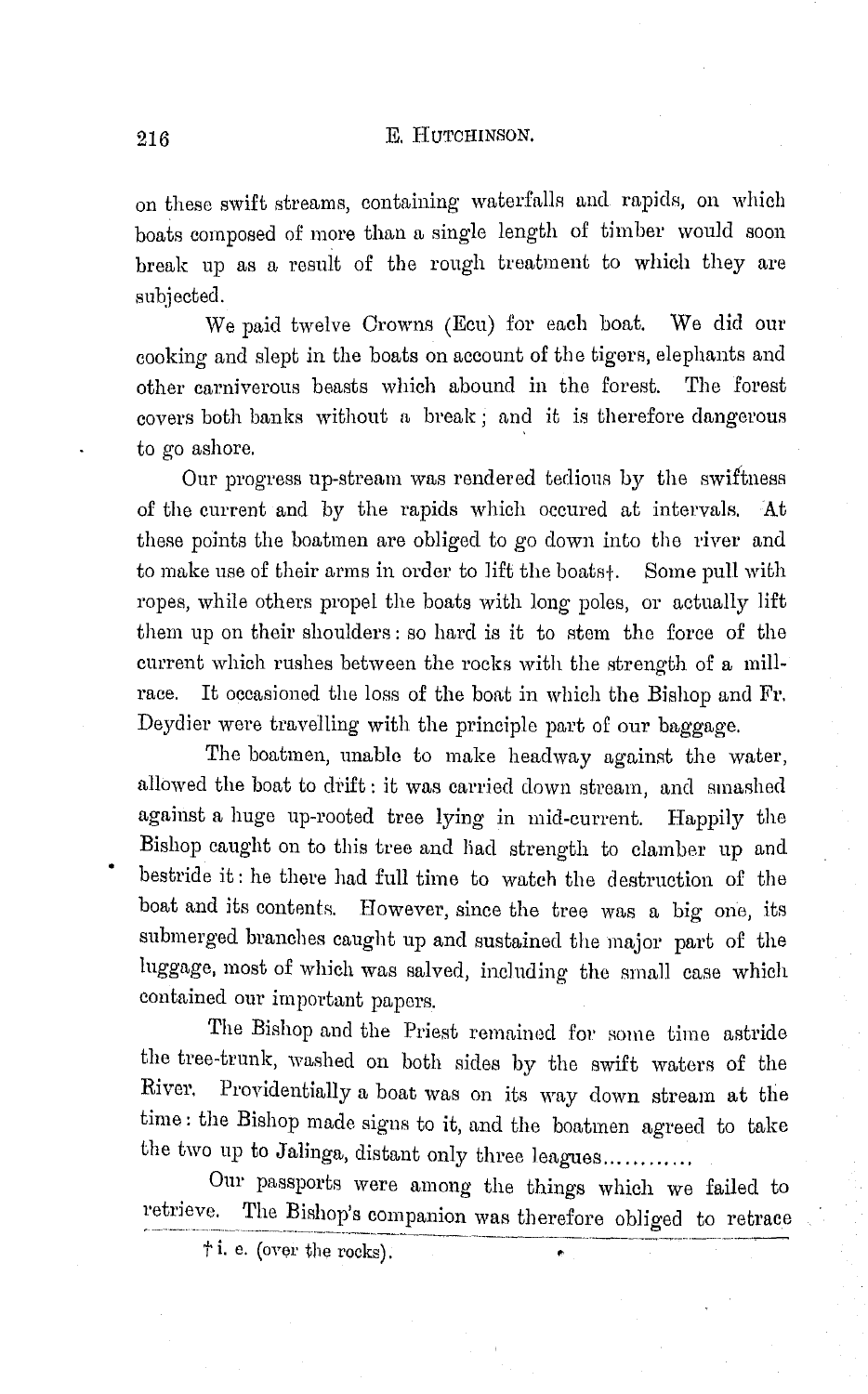# *Journey of Mgr. Lambert.* 217

his steps to Tenasserim in order to obtain new ones.

Eventually we rejoined forces at Jelinga, an ill-favoured village in a small but pleasant valley. We hired a bamboo house, roofed with leaf-thatch, which sufficed to protect us from the continuous rain.

Here we had leisure to make good the damage suffered by the articles which we had saved from the wreck.

We left Jalinga on the 27th July, and after three days march we reached the village of Menam, where we had to show our Tenasserim passports as well as those issued by the Headman of Jalinga.

On the road we experienced fresh difficulties, even worse than those we had experienced on the river. Our carts afforded us more torture than comfort; in fact, we were nearly always compelled to travel on foot. At its widest part, the body of these vehicles has a span of about three feet, and less at the extremities: into this space we had to pack ourselves. The body of the cart rests on a beam, which forms the axle between the two wheels; and when the unevenness of the road forces the wheels over onto one side, the cart then bumps along on the end of the axle instead of on the tyres. Furthermore, some part or other of the cart is always breaking and delaying the joumey: consequently, we much preferred to brave the mud and the swift streams on foot.

Our carts served as a lodging at night. We often camped with water all around us. It was then that the leeches, which abound in that warm, damp soil, did battle with us, attacking us without respite and with such persistence that we were never able to prevent them from sucking our blood. We were also exposed to the wild beasts, which alarmed us in the day-time and which threatened us at night. To keep them off, we built a stockade every night, placing the cattle and baggage in the centre : the carts were drawn up around it in a circle or triangle, surrounded by several lines of prickly entanglements as a protection. We never passed a night without hearing Rhino and particularly Tigers prowling near us. The latter is such a deadly foe of cattle that our draught beasts were always in terror of its approach.